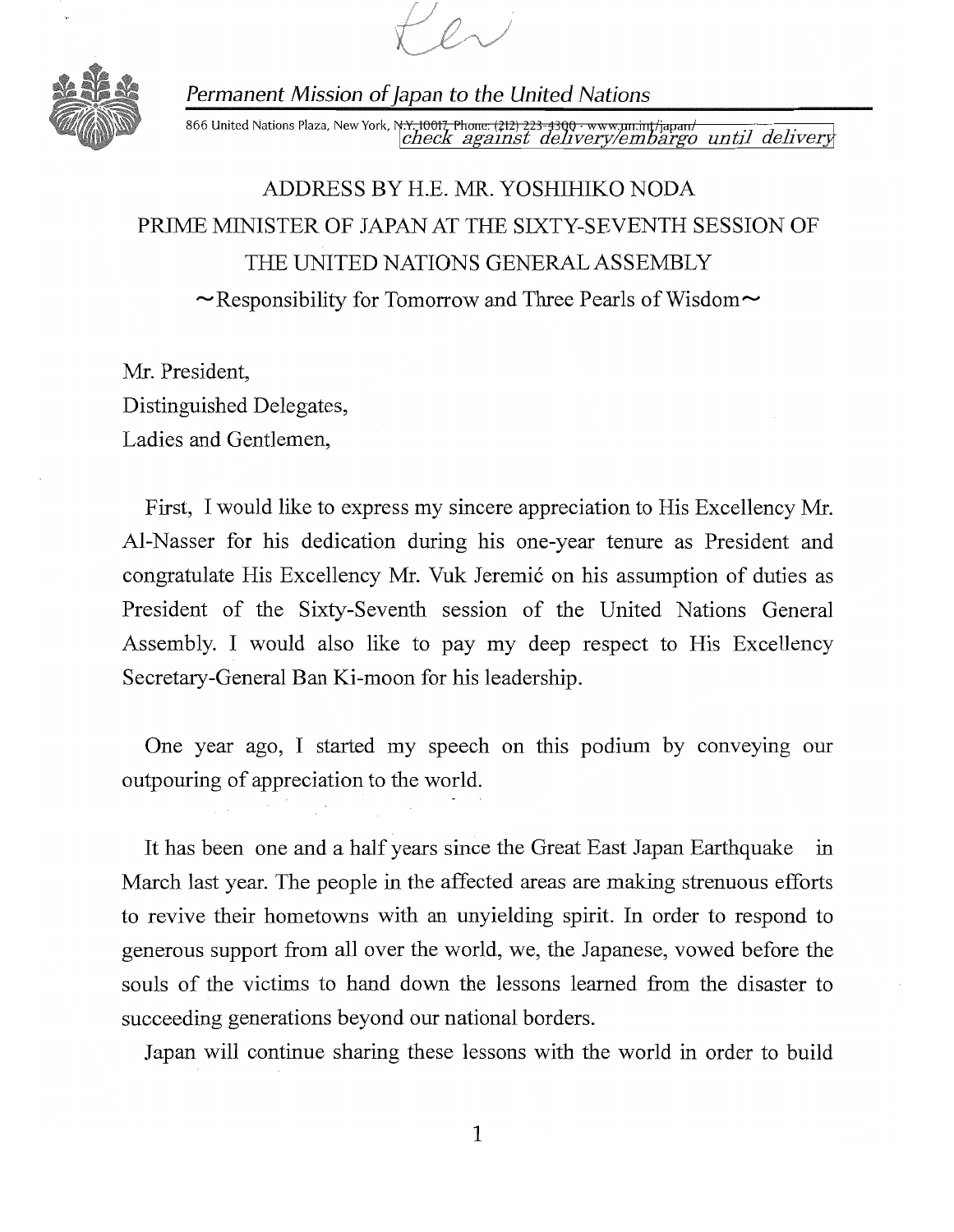$\label{eq:2.1} \frac{1}{\sqrt{2}}\left(\frac{1}{\sqrt{2}}\right)^{2} \left(\frac{1}{\sqrt{2}}\right)^{2} \left(\frac{1}{\sqrt{2}}\right)^{2} \left(\frac{1}{\sqrt{2}}\right)^{2} \left(\frac{1}{\sqrt{2}}\right)^{2} \left(\frac{1}{\sqrt{2}}\right)^{2} \left(\frac{1}{\sqrt{2}}\right)^{2} \left(\frac{1}{\sqrt{2}}\right)^{2} \left(\frac{1}{\sqrt{2}}\right)^{2} \left(\frac{1}{\sqrt{2}}\right)^{2} \left(\frac{1}{\sqrt{2}}\right)^{2} \left(\$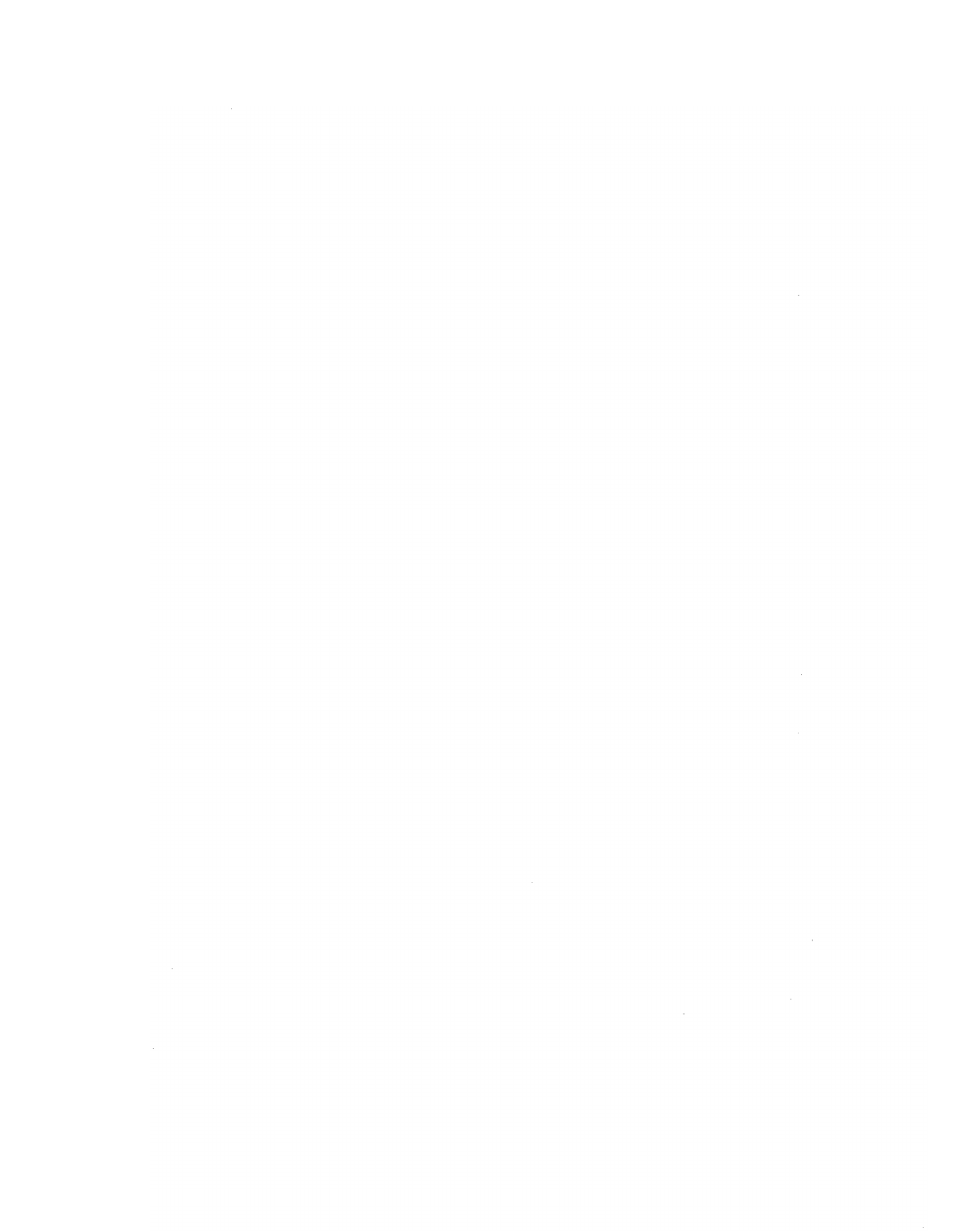societies resilient to natural disasters and to make concrete contributions to nuclear safety. The Fukushima Ministerial Conference on Nuclear Safety, which is scheduled for the end of this year and co-sponsored by the International Atomic Energy Agency (IAEA), and the 3<sup>rd</sup> United Nations World Conference on Disaster Reduction, which Japan aims to host in three years, will all provide meaningful opportunities to share lessons.

Mr. President,

The warning from nature brought on by the unprecedented earthquake and massive tsunami posed a more fundamental question as to how we should sustain our civilization.

Since the moment of their birth, human beings have transformed their own "wisdom" into power to survive harsh natural environments. Despite advanced science and technology in modem civilization, however, forces of nature have reminded us how human beings are still weak and have a fragile existence.

Threats that may endanger human existence lie in advanced civilization itself, and not only in nature. There are a number of examples of threats such as environmental degradation, terrorism, and proliferation of nuclear weapons.

What is required for the human species to be able to keep its presence on earth and continue to enjoy peace and prosperity? The answer is clear. Humans must get wiser. This is it.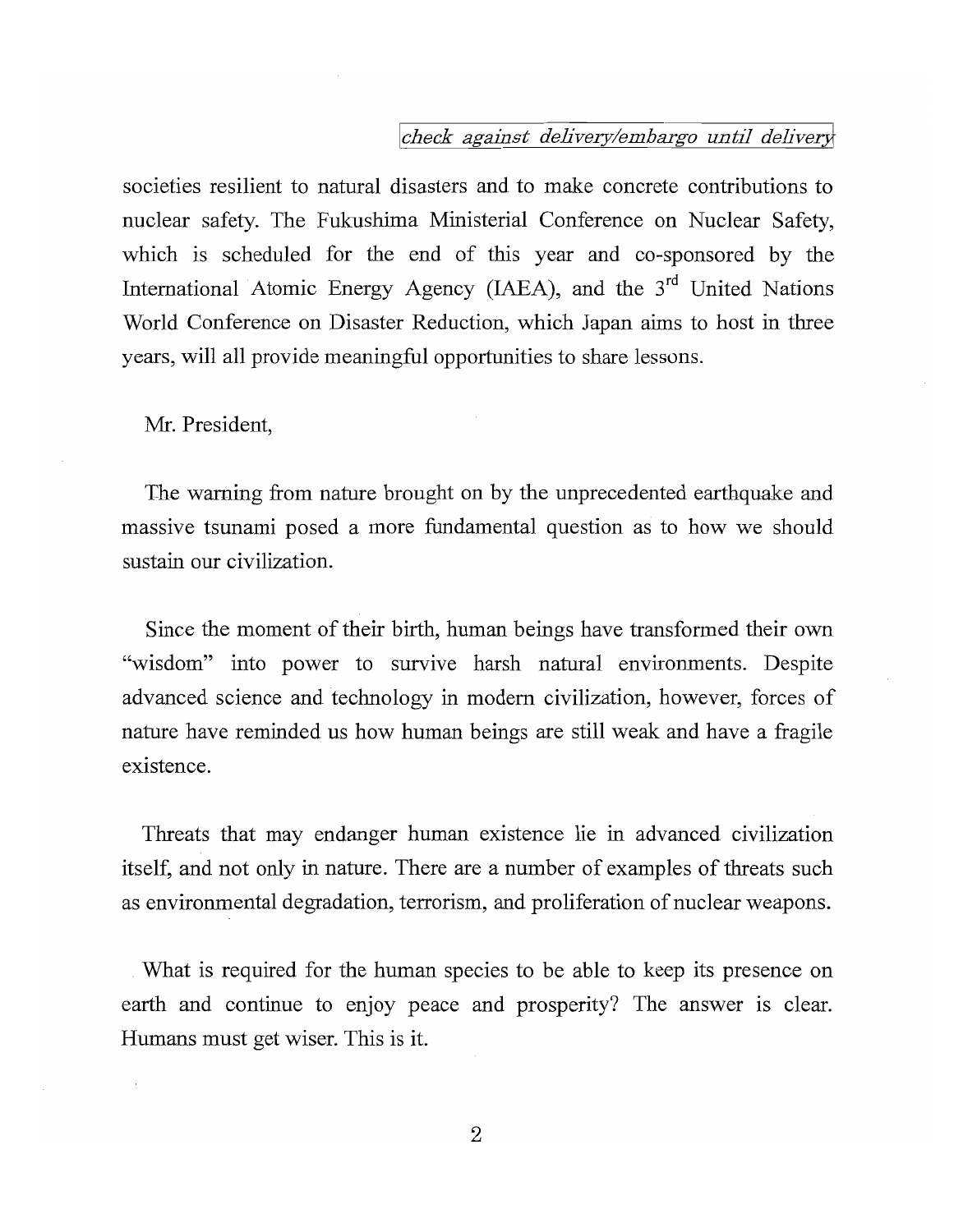Humans have so far gained abundant knowledge. The Information and Communication Technology (ICT) revolution unfolding in front of us is building up human "knowledge" further on a geometric scale and at an exponential speed. Human "wisdom" seems to have improved dramatically.

However, is that true? Walking in the forefront of a long human history, we are living in a period of complicated and violent change. Tensions among nations have risen in many parts of the world with more uncertain future prospects.

The real test for us to survive in this unprecedented period is not how much knowledge and information we have, but to learn the true value of numerous pearls of "wisdom" human beings have accumulated.

Mr. President,

One of the first such pearls of wisdom humans gained was power to give adequate thought to not only the "now," but also the "future." It is the power to imagine the benefits of future generations beyond our own benefits and act on their behalf.

Agricultural society, which prompted human beings to open a new vista, was made possible through the long-term perspective toward the future that human beings acquired when they waited for the harvest instead of thinking solely about immediate concerns.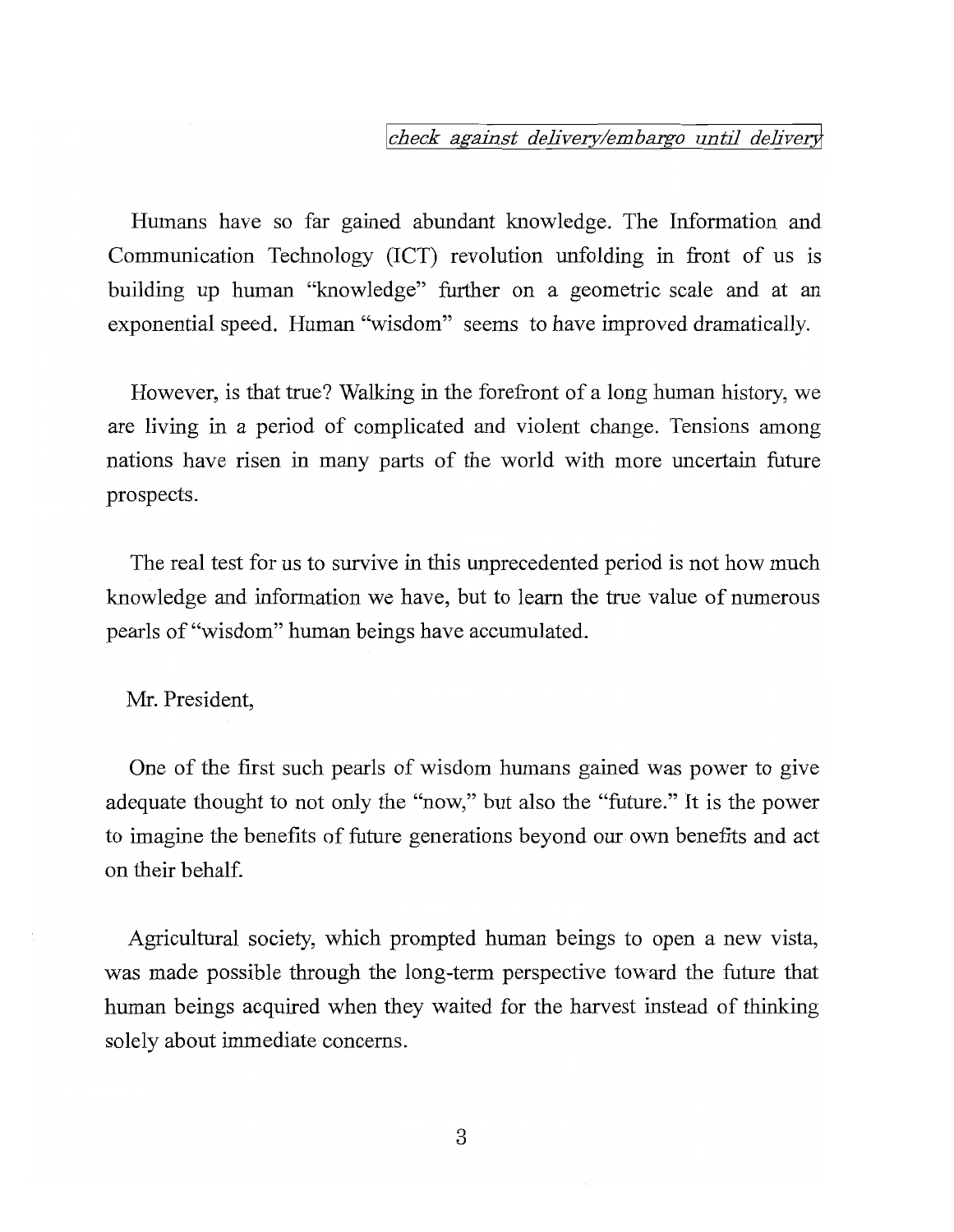Now is the time for us to exert our wisdom and build a sustainable future for the sake of succeeding generations.

Many countries have built up massive fiscal deficits so fiscal soundness is now a common challenge. If people living now do not overcome deficits by cutting spending and striving to increase revenues, future generations will be forced to repay the deficits. This structure is nothing but current generations exploiting future generations.

Democracy is historically-proven to be the best political system. However, we are faced with the enormous challenge of whether or not democracy can serve as a system to keep fairness between generations across the globe. Under the parliamentary democracy, comprised of representatives serving people living now, there are no guarantees when it comes to properly representing the interests of future generations. The structure invites politics that burden silent future generations and puts problems off.

We are all responsible for the next generations. The challenges facing us must be resolved by our generation. Political leaders must take charge of their responsibilities now for tomorrow. In order to protect sound democratic societies, now is the time to exert the "power to think about the benefits for future generations."

Over the past 20-odd years, Japan repeatedly procrastinated in politics and was considered a symbol of a "country that delayed decisions," but I pledged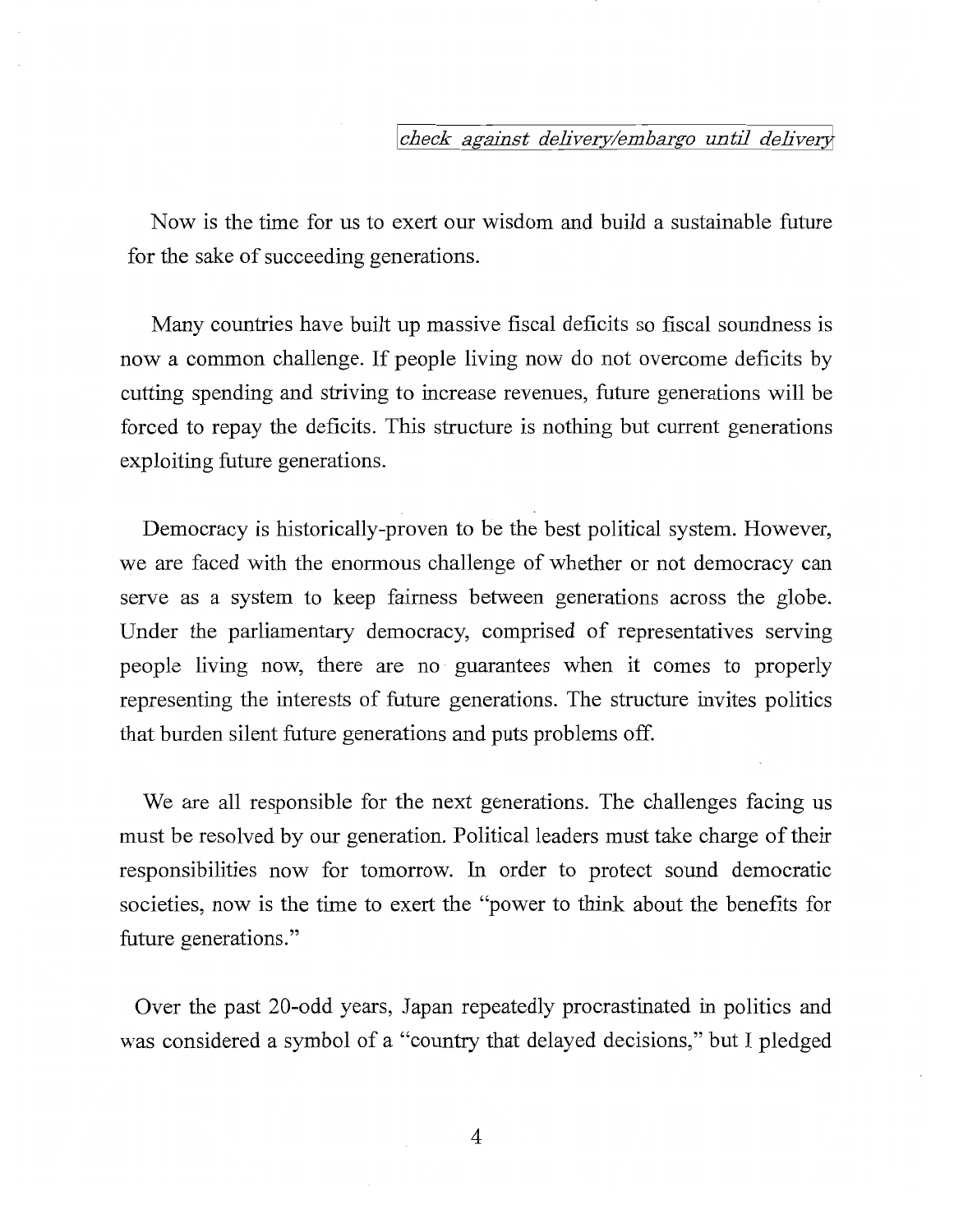to change the politics of Japan and staked my political life on the realization of "comprehensive reform of social security and taxation systems."

This reform is an ambitious package of policies made to support Japan's social security system by maintaining a stable financial basis in the face of a rapidly aging population and paving the way for fiscal rehabilitation. It is a comprehensive reform pursuing both economic growth and fiscal reconstruction. Japan is taking a firm step toward a "country that makes decisions" without postponing difficult issues.

Mr. President,

Another pearl of wisdom that humans acquired was from the perspective of looking down at the earth where we live.

I recently had an opportunity to communicate directly with Astronaut Akihiko Hoshide during his stay in the International Space Station orbiting the earth by a phone link with the ground station to my office. At the time of the linkup, a female elementary school student who was attending with us posed a riddle to the astronaut.

"What the earth has but space doesn't have is air and gravity. So what does space have that the earth doesn't?"

The astronaut replied, a "perspective of looking at the earth from outside of it." This conversation expressed in simple terms what I want to say today.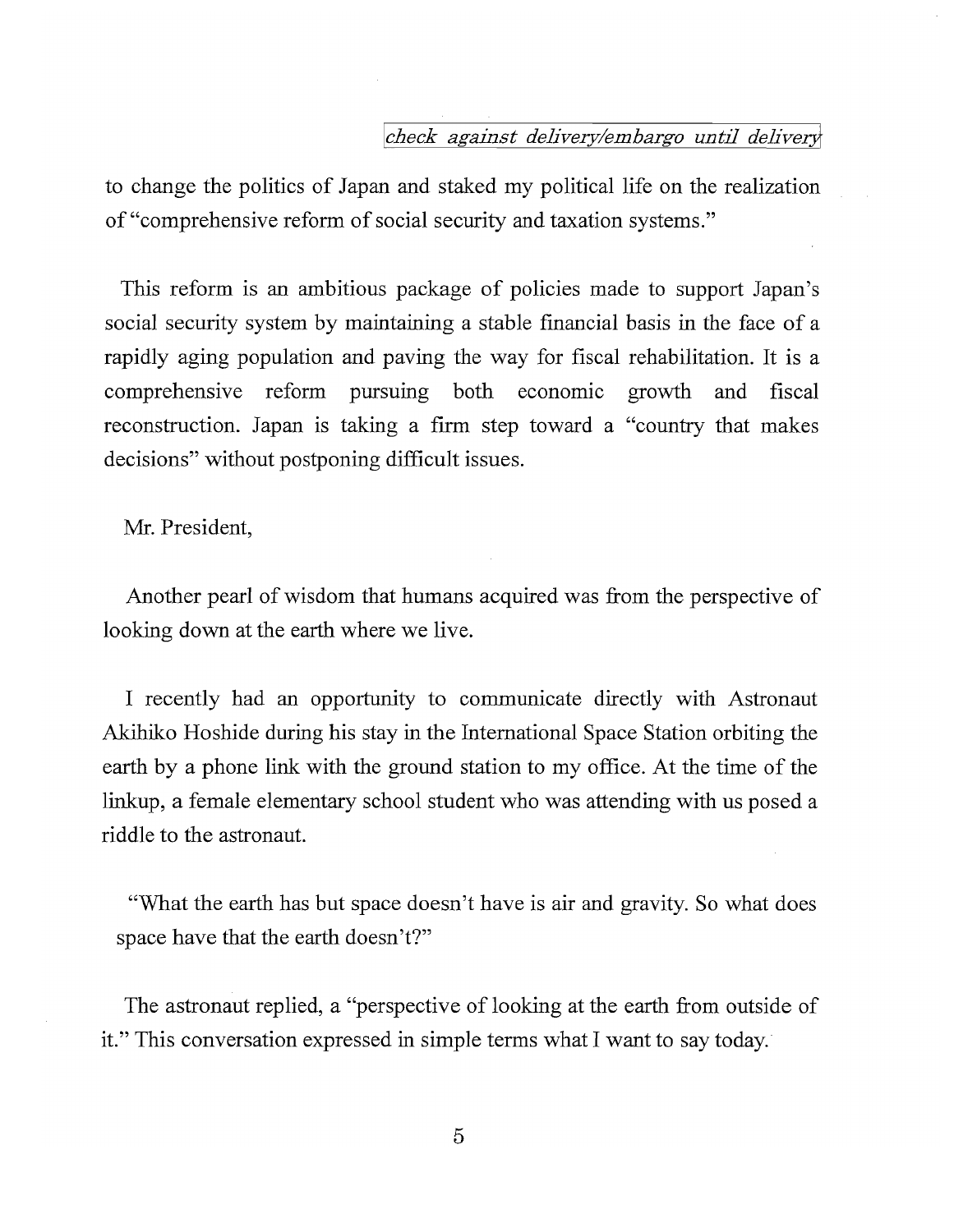Because we have obtained the perspective of "looking at the earth from outside," humanity at large shares the sublime mission to protect the global environment. We must always return to this perspective, going beyond borders and advancing concrete measures to protect the earth's environment-a basis of the survival of human beings.

In an effort to protect the global environment, a significant outcome was achieved for sustainable development at Rio+20 in June this year. Japan announced the "Green Future Initiatives," proposing that we explore "sustainable growth" in prosperity without the supply-demand crunch of natural resources and energy, and a worsening global environment. Japan will realize a low carbon and sound material-cycle society and take the lead in solving common energy challenges facing the world. To this end, we need more innovation in energy efficiency and renewable energy. In light of the accident at Tokyo Electric Power Company's Fukushima Daiichi Nuclear Power Station on March 11 last year, the Government of Japan, aiming at realizing a society not dependent on nuclear power in the 2030's, while constantly reviewing and reexamining policies as carefully assessing future outlook including the international situation regarding energy, will mobilize all possible policy resources to demonstrate to the world a model which will underpin a good balance between the shift toward green energy and economic growth.

Being even more conscious of our "one precious earth," we must direct our warm attention to the preciousness of each life breathing on this earth. The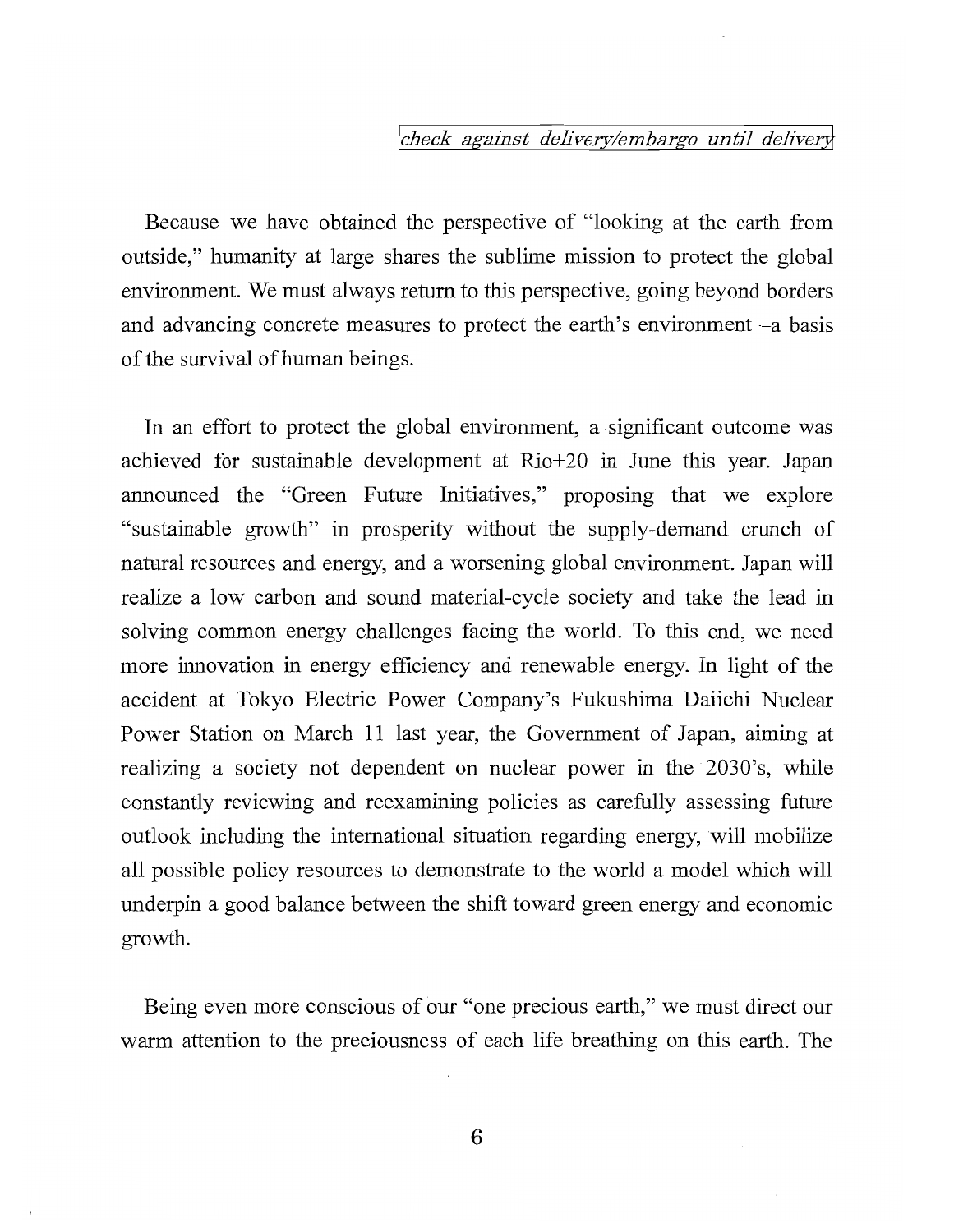Japan-led resolution on "human security" adopted at the General Assembly at the United Nations on the  $10<sup>th</sup>$  of this month can be a solid guide in envisaging the development for the next generation from the perspective of each person including women and young people. In light of the common understanding of "human security" stipulated in the resolution, Japan is determined to contribute to worldwide efforts to achieve the Millennium Development Goals (MDGs) and work toward the establishment of the next development framework.

The ideal of "human security" must be most emphasized on the African continent, which steadily blooms with hidden potentials of development but is still suffering from many challenges, such as poverty, natural disasters, and conflicts. On the occasion of the Fifth Tokyo International Conference on African Development or TICAD V at Yokohama in June next year, Japan plans to discuss the measures the international community and Africa should take and put into action.

We must completely resolve challenges that place our precious lives in danger. Afghanistan is making its utmost efforts for reconstruction after the long-drawn scourge of war, South Sudan is advancing its nation-building efforts, and Myanmar has taken steady steps toward democracy and reconciliation. Japan will make every possible effort to support and promote peacekeeping, peacebuilding, and "human security" in each region.

Mr. President,

A third pearl of wisdom that humans obtained was the manner in which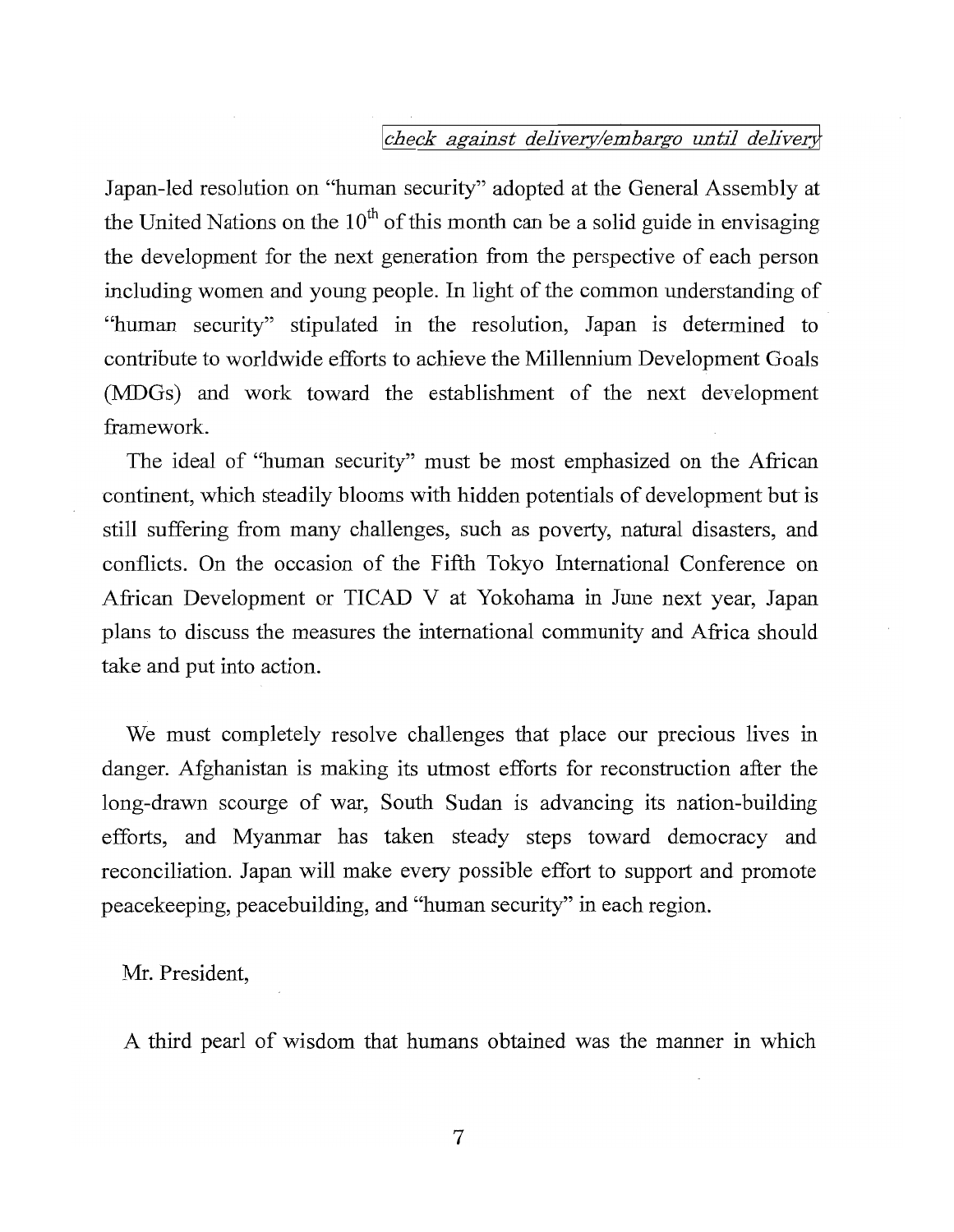human beings settle disputes reasonably under rules.

Human beings have acquired language and nurtured wisdom, but they have failed to resist temptation to solve conflicts by force even in modern times.

Despite two world wars and the two calamities of atomic bombs dropped on Hiroshima and Nagasaki, disarmament, non-proliferation of Weapons of Mass Destruction (WMD), and prevention of terrorism continue to be contemporary issues. As nuclear and missile issues in the Democratic People's Republic of Korea (DPRK) and Iran currently pose serious threats to the entire world, it is indispensable for each country to coordinate at the United Nations and the IAEA, including the implementation of U.N. Security Council resolutions to urge both the DPRK and Iran to take concrete actions. Japan, the only country that has experienced the horror of nuclear devastation in war, will continue to carry out a mission of seeking a "world free of nuclear weapons."

The issue of abductions by the DPRK represents a violation of basic human rights. Thus, this is a universal issue and a matter of grave concern to the entire international community. Japan is committed to continuing its utmost efforts to realizing the return of all victims at the earliest possible date, through strengthened coordination with other Member States. Japan intends to maintain its efforts to comprehensively resolve outstanding issues of concern, settle the unfortunate past, and normalize relations in accordance with the Japan-DPRK Pyongyang Declaration. Japan continues to urge the DPRK to take positive steps.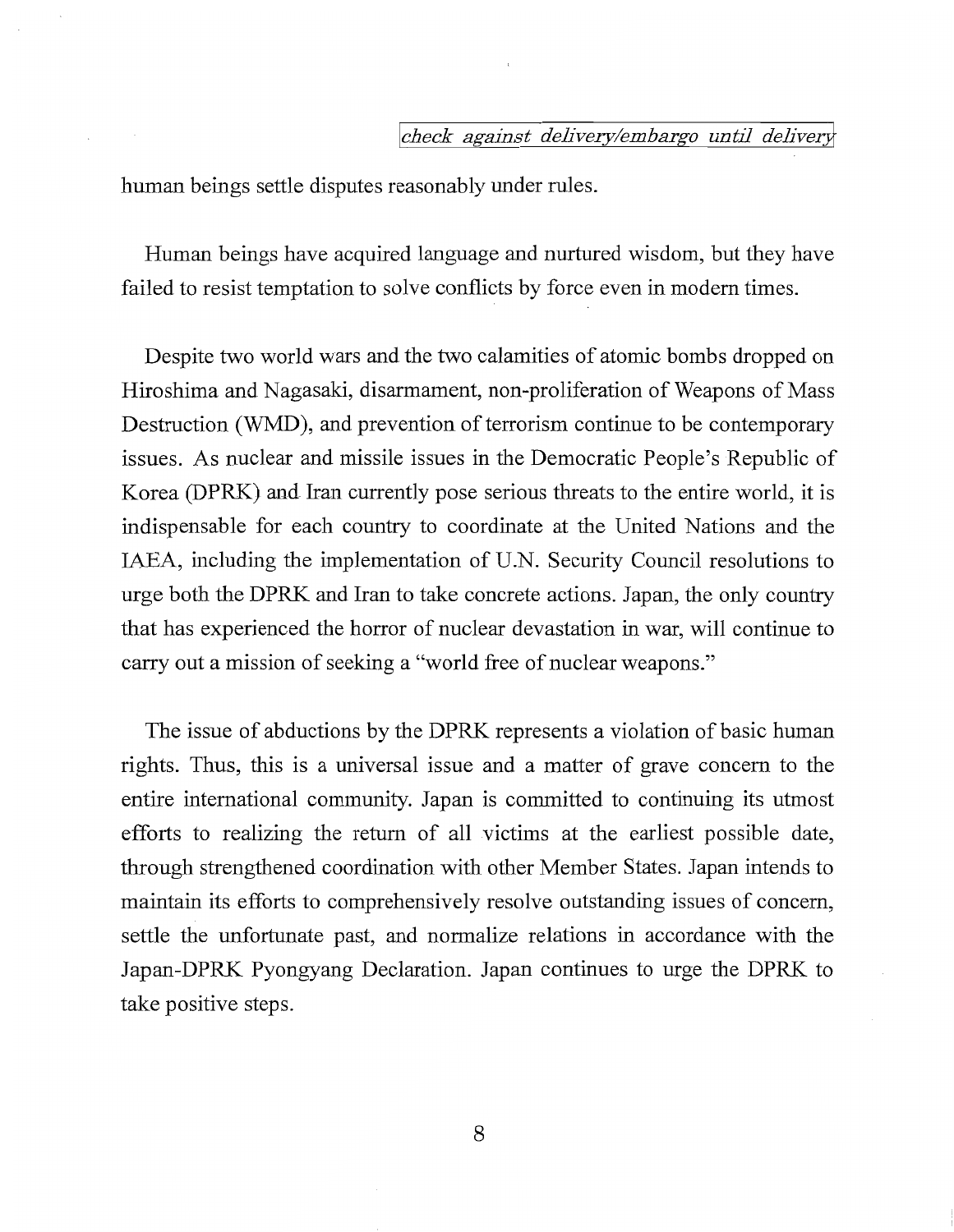Humans have done more than just act on their lust for the use of force. We have also developed a skill to solving conflicts calmly by reason; it is called the "rule of law."

Any state has a responsibility to protect peace, ensure the safety of its people, and protect its sovereignty, territorial land and sea. Japan will also fulfill such responsibility in accordance with international law. Meanwhile, as globalization proceeds, challenges confronting the international community are getting increasingly complex, and relations between nations can easily get tense. At this critical juncture, we are to establish the "rule of law" as a basis for global peace, stability, and prosperity. The "rule of law" is essential to preventing and resolving conflicts in a peaceful manner, and it plays a critical role in maintaining a stable and predictable society; thus it must be further enhanced. Any attempt to realize a country's ideology or claim by unilateral use of force or threat is inconsistent with the fundamental spirit of the UN charter and is against the wisdom of human being, thus absolutely unacceptable. It is important to try to further develop international law and ensure it gets implemented more effectively. I strongly call for leaders to strengthen the "rule of law" so as to leave future generations with a more peaceful and stable international community.

We are actually witnessing conflicts between nations being settled based on international law. A typical example would be within the Dispute Settlement system in the World Trade Organization (WTO). The mechanism made it possible for states to solve trade disputes with the common language of "law," not by "force," in the Panel or the Appellate Body.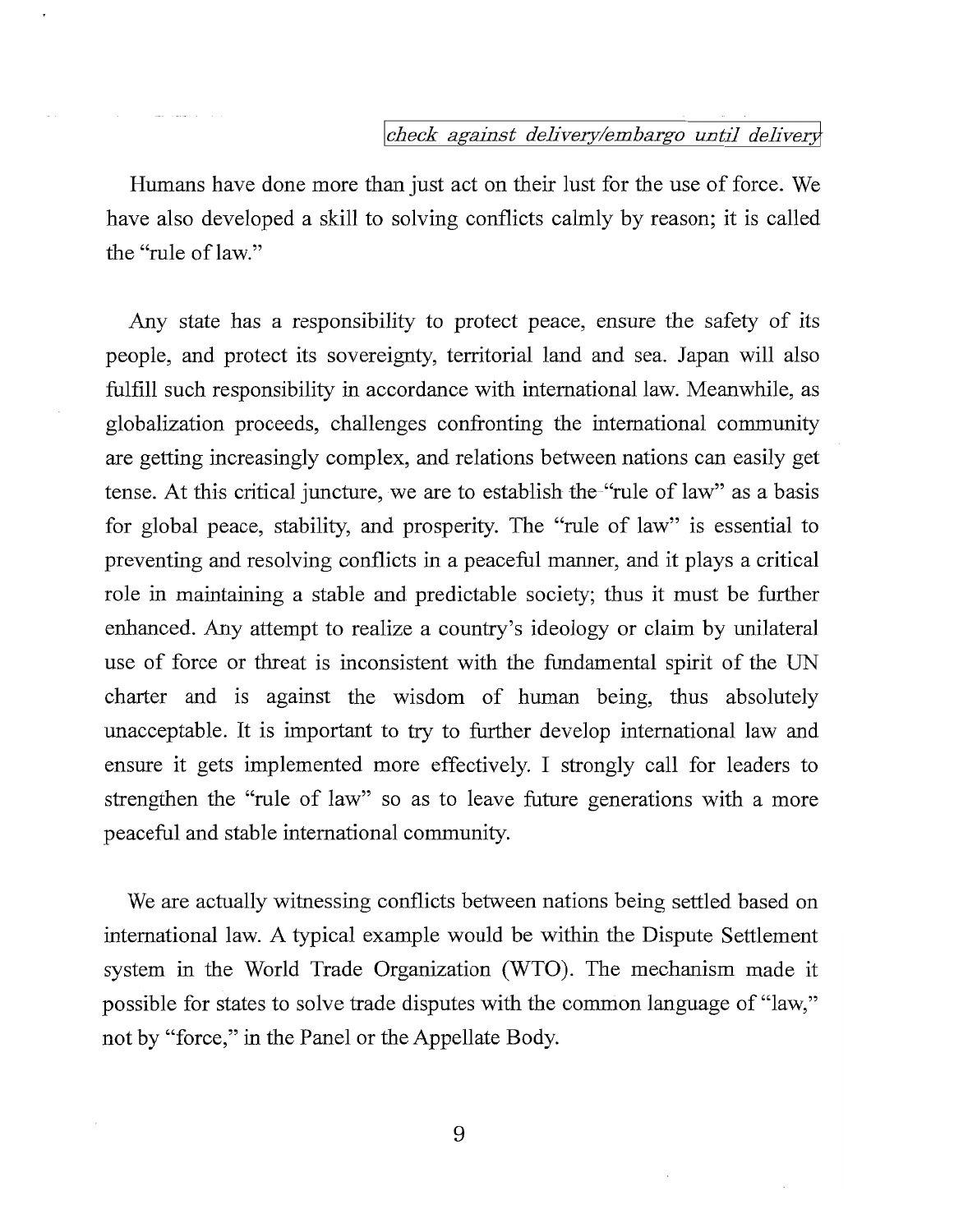Japan has always valued the "rule of law" and contributed to strengthening it. After joining the International Court of Justice (ICJ), Japan consistently recognized the jurisdiction of the Court as compulsory and took the lead in practicing the "rule of law."

Japan is leading the world in its personnel and f'mancial contribution to international judicial institutions. Besides the International Court of Justice (ICJ), Japanese judges have served also at the International Tribunal for the Law of the Sea (ITLOS), the International Criminal Court (ICC), and in the Extraordinary Chambers in the Courts of Cambodia, and Japan has provided the latter three with the largest financial support. Japan is asking each country to kindly offer financial support to the Extraordinary Chambers of Cambodia facing severe financial crisis at the moment.

Supporting the United Nations in promoting the "rule of law" continues to be a huge challenge. Once again, in cooperation with the United Nations, I call for nations to recognize the compulsory jurisdiction of the ICJ as Japan did and for non-member countries of the ICC and the United Nations Convention on the Law of the Sea (UNCLOS) to join at an early date.

There are still a number of territorial and maritime disputes in many parts of the world. It is the philosophy of the Charter of the United Nations, as well as a shared principle in the international community, to settle disputes in a peaceful manner based on international law. Japan, under any circumstance, is determined to comply with the principle and seek peaceful solutions based on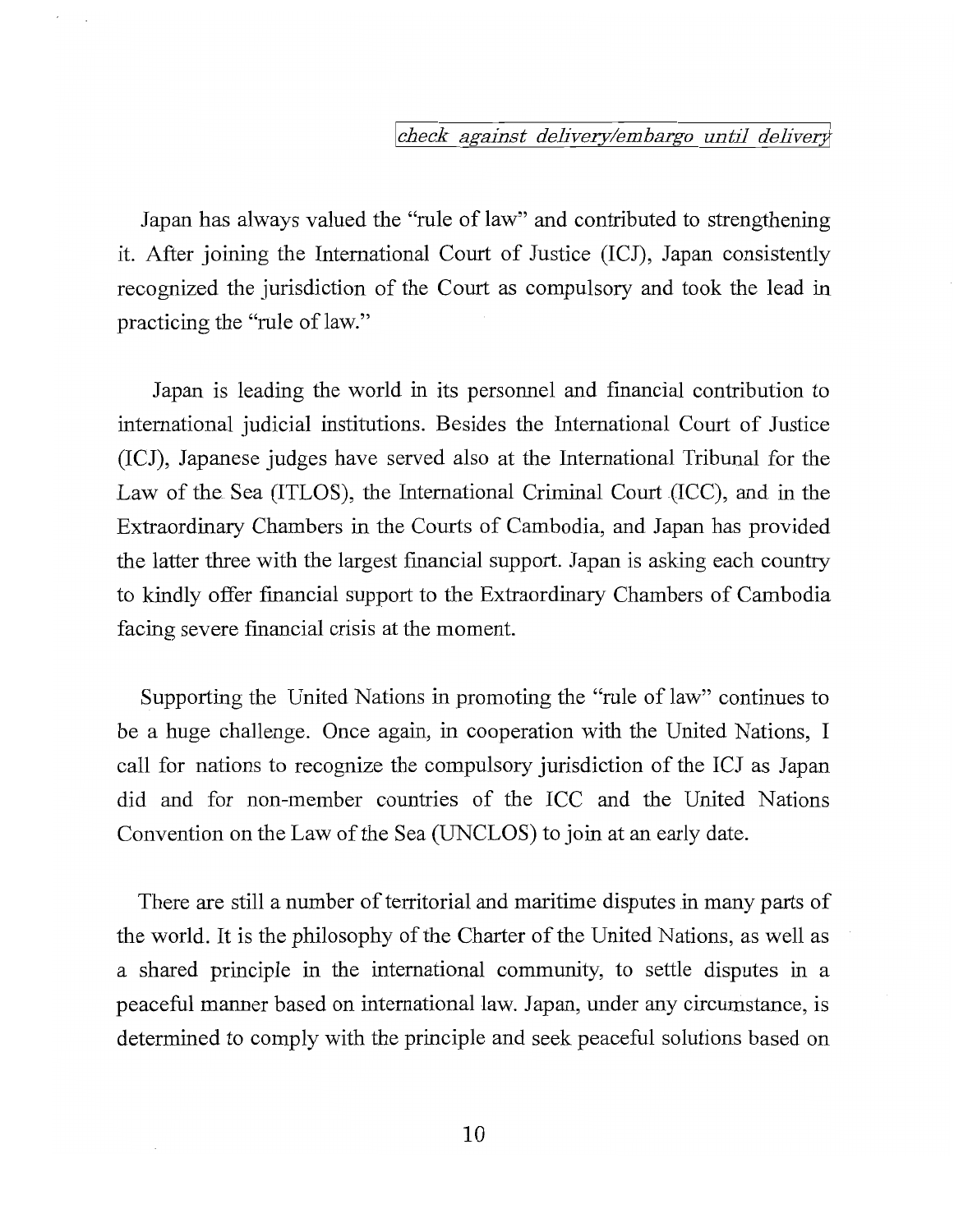international law. The world should pay more attention to the role the international judicial institutions can play in the peaceful settlement of disputes.

The Middle East and Africa are still in a tumultuous whirlpool though they are moving toward the establishment of democracy. Japan will continue to support democratization and reform efforts by each country. We cannot overlook continuous violence and suppression in Syria as well as serious violations of human rights from the perspective of the "rule of law." Japan strongly condemns the massive attacks in Syria, involving tens of thousands of innocent citizens, journalists and aid workers, including Ms. Mika Yamamoto, a Japanese journalist. Japan intends to put more pressure on the Government of Syria along with the international community and extend humanitarian assistance to the people of Syria.

Let me emphasize that civilians must be protected and the safety of diplomats and workers of international organizations must be secured in the international community, which ought to be upheld through the "rule of law." Today, violence against this principle must not be tolerated for any reason.

The concept of the "rule of law" is the foundation for a stable and reliable society, making movement of peoples and trade more vibrant and serving as a basis of prosperity. I believe that "the rule of law," can be an important infrastructure that brings order and prosperity to a network of states centering on the Asia-Pacific region. Japan will make vigorous contributions to rule-making efforts to expand trade and investment, build maritime order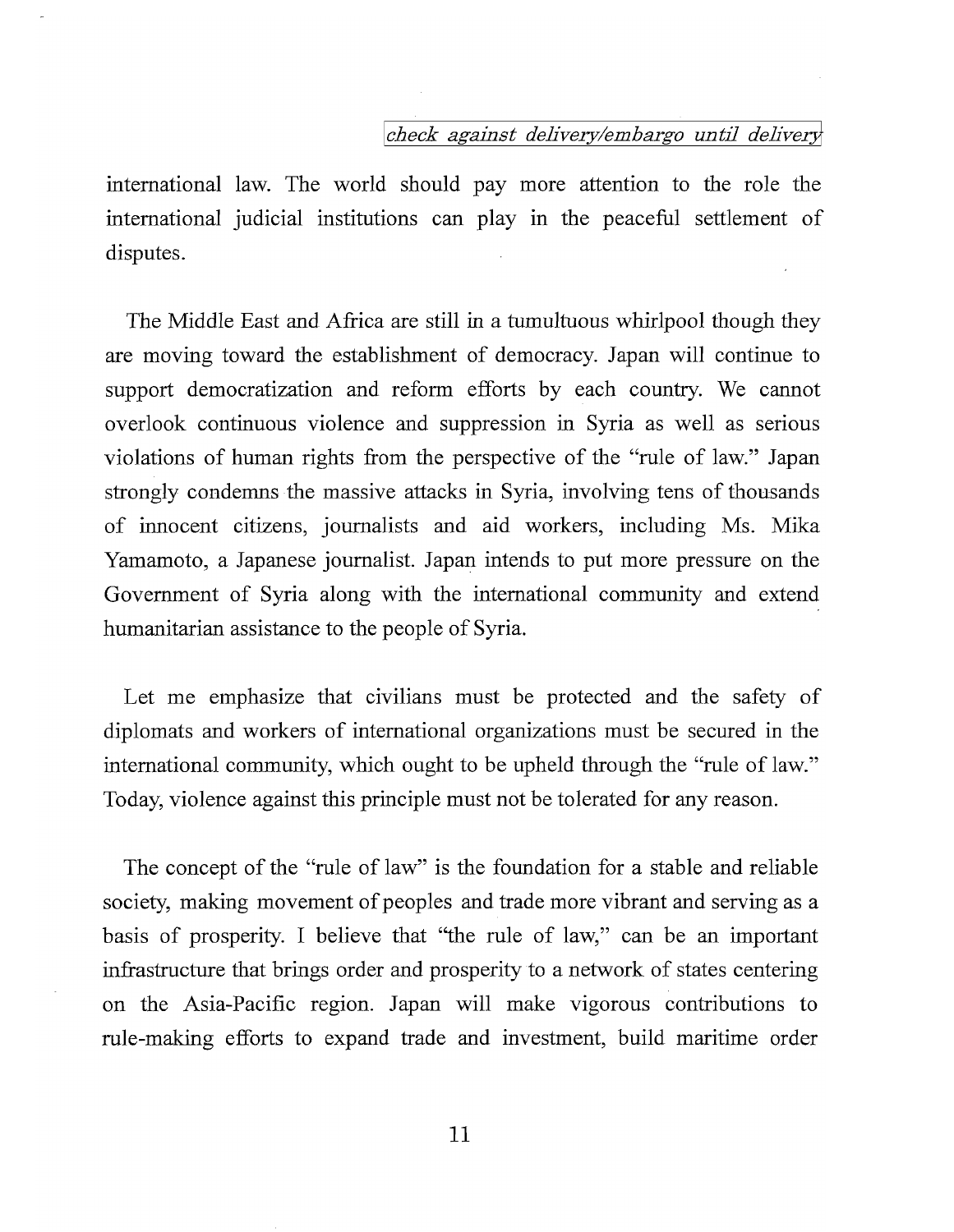including safety of navigation, and create order for prosperity.

Rules needed in the international community are not simply for solving individual problems. Orderly relations between nations or within international organizations require the "rule of law" - namely "enhanced global governance." Unless all nations fulfill responsibilities in their respective capacities, we cannot overcome various common challenges confronting the world. In particular, I hope that emerging economies will fulfill their responsibilities commensurate with each national power.

As part of such efforts, it is important that we engage in thorough discussions on how the United Nations should develop in the future. We strongly support the management reform of the United Nations. Also, the Security Council must be endowed with a legitimacy that reflects the realities of the world today in order for the Council to be fully effective. Japan is ready to take on greater responsibility in the international community. Now is the time to accelerate the stalled process on the Security Council reform and start genuine negotiations.

So far, I have mentioned three pearls of wisdom necessary for human beings to live sustainable lives in the future and I have also tried to convey Japan's contribution in each of them.

I have a belief. Human beings will continue adapting to this complex society and get wiser. They will give adequate consideration to future generations and solve disputes calmly by reason under rules from the perspective of looking at the earth from the outside.